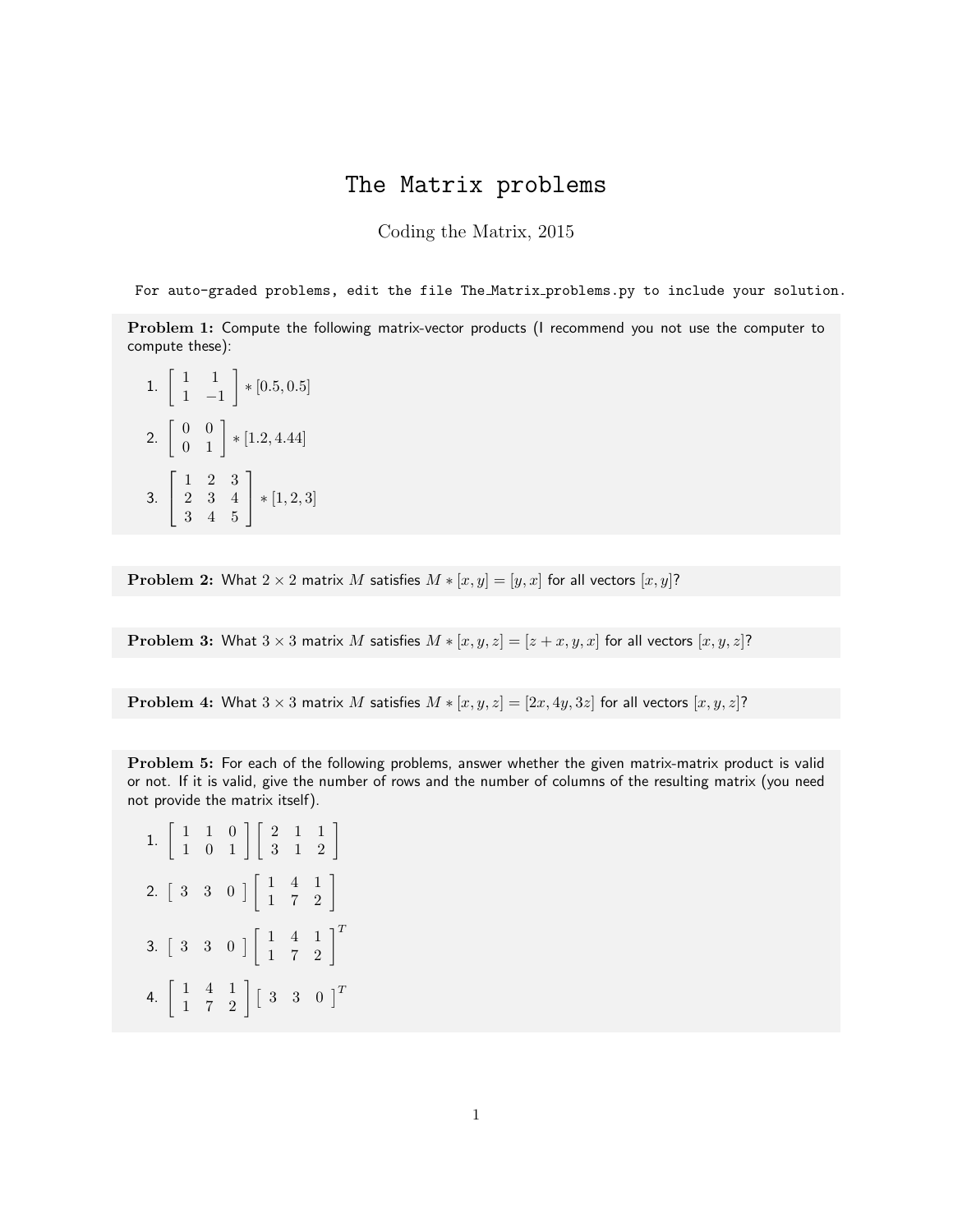5. 
$$
\begin{bmatrix} 1 & 4 & 1 \\ 1 & 7 & 2 \end{bmatrix} \begin{bmatrix} 3 & 3 & 0 \end{bmatrix}
$$
  
6.  $\begin{bmatrix} 2 & 1 & 5 \end{bmatrix} \begin{bmatrix} 1 & 6 & 2 \end{bmatrix}^T$   
7.  $\begin{bmatrix} 2 & 1 & 5 \end{bmatrix}^T \begin{bmatrix} 1 & 6 & 2 \end{bmatrix}$ 

Problem 6: Compute:

1. 
$$
\begin{bmatrix} 2 & 3 \\ 4 & 2 \end{bmatrix} \begin{bmatrix} 1 & 2 \\ 2 & 3 \end{bmatrix}
$$
  
\n2.  $\begin{bmatrix} 2 & 4 & 1 \\ 3 & 0 & -1 \end{bmatrix} \begin{bmatrix} 1 & 2 & 0 \\ 5 & 1 & 1 \\ 2 & 3 & 0 \end{bmatrix}$   
\n3.  $\begin{bmatrix} 2 & 2 & 1 \end{bmatrix} \begin{bmatrix} 3 & 1 \\ -2 & 6 \\ 1 & -1 \end{bmatrix}$   
\n4.  $\begin{bmatrix} 1 & 2 & 3 \end{bmatrix} \begin{bmatrix} 1 \\ 2 \\ 3 \end{bmatrix}$   
\n5.  $\begin{bmatrix} 1 \\ 2 \\ 3 \end{bmatrix} \begin{bmatrix} 1 & 2 & 3 \end{bmatrix}$   
\n6.  $\begin{bmatrix} 4 & 1 & -3 \\ 2 & 2 & -2 \end{bmatrix}^T \begin{bmatrix} -1 & 1 \\ 1 & 0 \end{bmatrix}$  (Remember the superscript T means "transpose".)

Problem 7: Let

$$
A = \begin{bmatrix} 2 & 0 & 1 & 5 \\ 1 & -4 & 6 & 2 \\ 3 & 0 & -4 & 2 \\ 3 & 4 & 0 & -2 \end{bmatrix}
$$

For each of the following values of the matrix  $B$ , compute  $AB$  and  $BA$ . (I recommend you not use the computer to compute these.)

1. 
$$
B = \begin{bmatrix} 0 & 1 & 0 & 0 \\ 0 & 0 & 1 & 0 \\ 0 & 0 & 0 & 1 \\ 1 & 0 & 0 & 0 \end{bmatrix}
$$
 2.  $B = \begin{bmatrix} 0 & 0 & 0 & 1 \\ 0 & 0 & 1 & 0 \\ 0 & 1 & 0 & 0 \\ 1 & 0 & 0 & 0 \end{bmatrix}$  3.  $B = \begin{bmatrix} 0 & 0 & 0 & 1 \\ 0 & 1 & 0 & 0 \\ 1 & 0 & 0 & 0 \\ 0 & 0 & 1 & 0 \end{bmatrix}$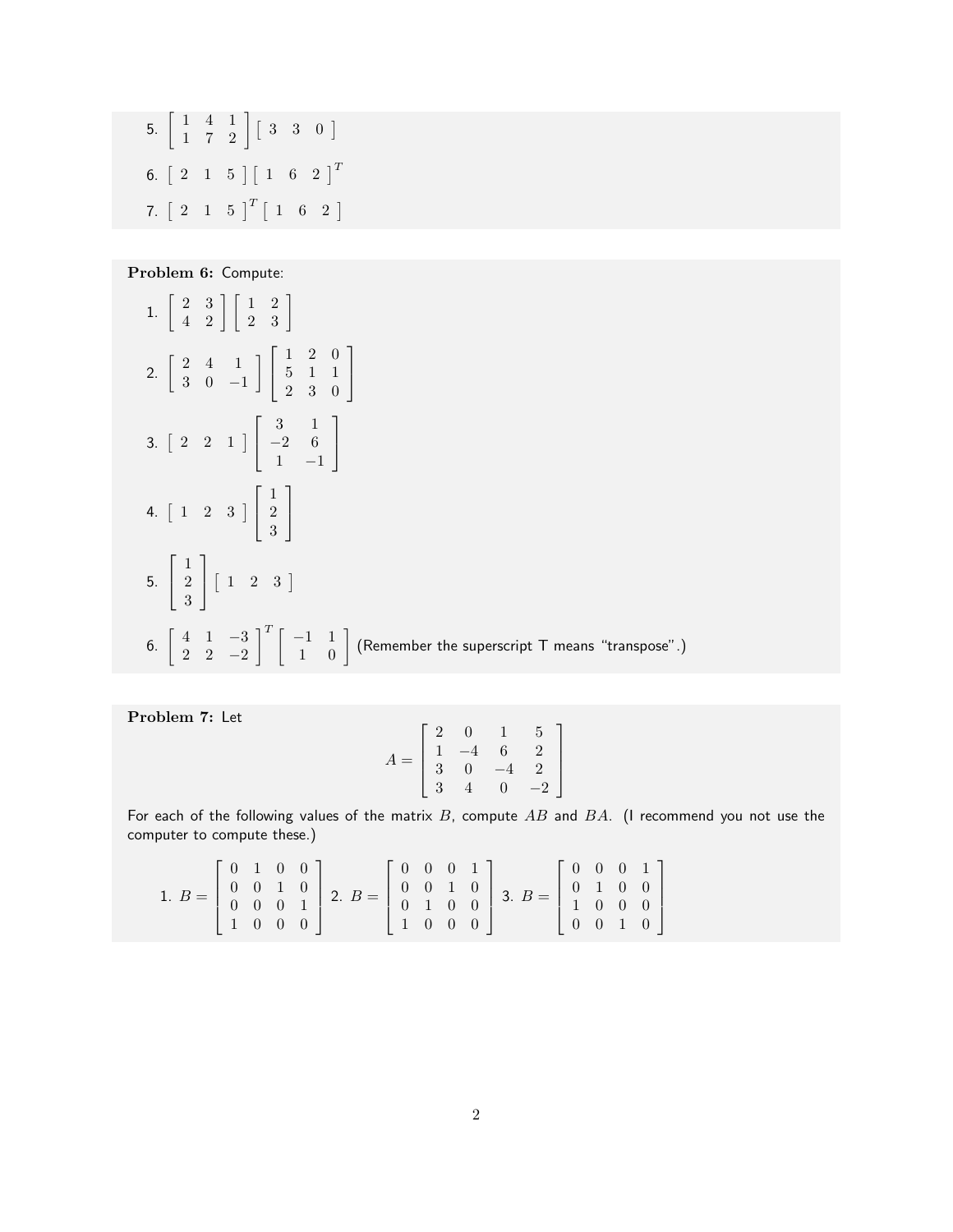Problem 8: Let

$$
A = \left[ \begin{array}{rrrr} 4 & 2 & 1 & -1 \\ 1 & 5 & -2 & 3 \\ 4 & 4 & 4 & 0 \\ -1 & 6 & 2 & -5 \end{array} \right]
$$

For each of the following values of the matrix  $B$ , compute  $AB$  and  $BA$  without using a computer. (To think about: Which definition of matrix-matrix multiplication is most useful here? What does a nonzero entry at position  $(i,j)$  in  $B$  contribute to the  $j^{th}$  column of  $AB$ ? What does it contribute to the  $i^{th}$  row of  $BA$ ?)

|     |  | $\begin{bmatrix} 0 & 0 & 0 & 0 \end{bmatrix}$ | (a) $\begin{bmatrix} 0 & 0 & 1 & 0 \\ 0 & 0 & 0 & 0 \\ 0 & 0 & 0 & 0 \end{bmatrix}$ (b) $\begin{bmatrix} 0 & 1 & 0 & 0 \\ 0 & 0 & 0 & 0 \\ 0 & 0 & 1 & 0 \end{bmatrix}$                           | $\begin{bmatrix} 0 & 0 & 0 & 0 \end{bmatrix}$                 |  | (c) $\begin{bmatrix} 1 & 0 & 0 & 0 \\ 0 & 0 & 0 & 0 \\ 0 & 0 & 0 & 0 \end{bmatrix}$                  | $\begin{bmatrix} 1 & 0 & 0 & 0 \end{bmatrix}$  |  |  |
|-----|--|-----------------------------------------------|---------------------------------------------------------------------------------------------------------------------------------------------------------------------------------------------------|---------------------------------------------------------------|--|------------------------------------------------------------------------------------------------------|------------------------------------------------|--|--|
| (d) |  | $\begin{bmatrix} 0 & 1 & 0 & 0 \end{bmatrix}$ | $\left[\begin{array}{cccc} 0 & 1 & 0 & 1 \\ 0 & 0 & 0 & 0 \\ 0 & 0 & 0 & 0 \end{array}\right]$ (e) $\left[\begin{array}{cccc} 0 & 0 & 0 & 2 \\ 0 & 0 & 0 & 0 \\ 0 & 0 & 0 & 0 \end{array}\right]$ | $\left[\begin{array}{cccc} 0 & -3 & 0 & 0 \end{array}\right]$ |  | (f) $\begin{bmatrix} 1 & 0 & 0 & 0 \\ 0 & 2 & 0 & 0 \\ 0 & 0 & 2 & 0 \\ 0 & 0 & 0 & 3 \end{bmatrix}$ | $\begin{bmatrix} -1 & 0 & 0 & 0 \end{bmatrix}$ |  |  |

Problem 9: Compute the result of the following matrix multiplications.

| (a) $\begin{bmatrix} 2 & 3 & 1 \\ 1 & 3 & 4 \end{bmatrix} \begin{bmatrix} 2 \\ 2 \\ 3 \end{bmatrix}$                                                                   |
|------------------------------------------------------------------------------------------------------------------------------------------------------------------------|
| (b) $\begin{bmatrix} 2 & 4 & 1 \end{bmatrix} \begin{bmatrix} 1 & 2 & 0 \\ 5 & 1 & 1 \\ 2 & 3 & 0 \end{bmatrix}$                                                        |
| (c) $\begin{bmatrix} 2 & 1 \end{bmatrix} \begin{bmatrix} 3 & 1 & 5 & 2 \\ -2 & 6 & 1 & -1 \end{bmatrix}$                                                               |
| (d) $\begin{bmatrix} 1 & 2 & 3 & 4 \\ 1 & 1 & 3 & 1 \end{bmatrix} \begin{bmatrix} 1 \\ 2 \\ 3 \\ 4 \end{bmatrix}$                                                      |
| (e) $\begin{bmatrix} 4 \\ 1 \\ -3 \end{bmatrix}$ $\begin{bmatrix} -1 & 1 & 1 \\ 1 & 0 & 2 \\ 0 & 1 & -1 \end{bmatrix}$ (Remember the superscript T means "transpose".) |

Problem 10: Write the procedure  $lin_{conv\_mat\_vec\_mult}(M, v)$ , which multiplies M times v using the linear-combination definition. For this problem, the only operation on v you are allowed is getting the value of an entry using brackets:  $v[k]$ . The vector returned must be computed as a linear combination.

Problem 11: Write lin\_comb\_vec\_mat\_mult(v, M), which multiply v times M using the linear-combination definition. For this problem, the only operation on v you are allowed is getting the value of an entry using brackets: v[k]. The vector returned must be computed as a linear combination.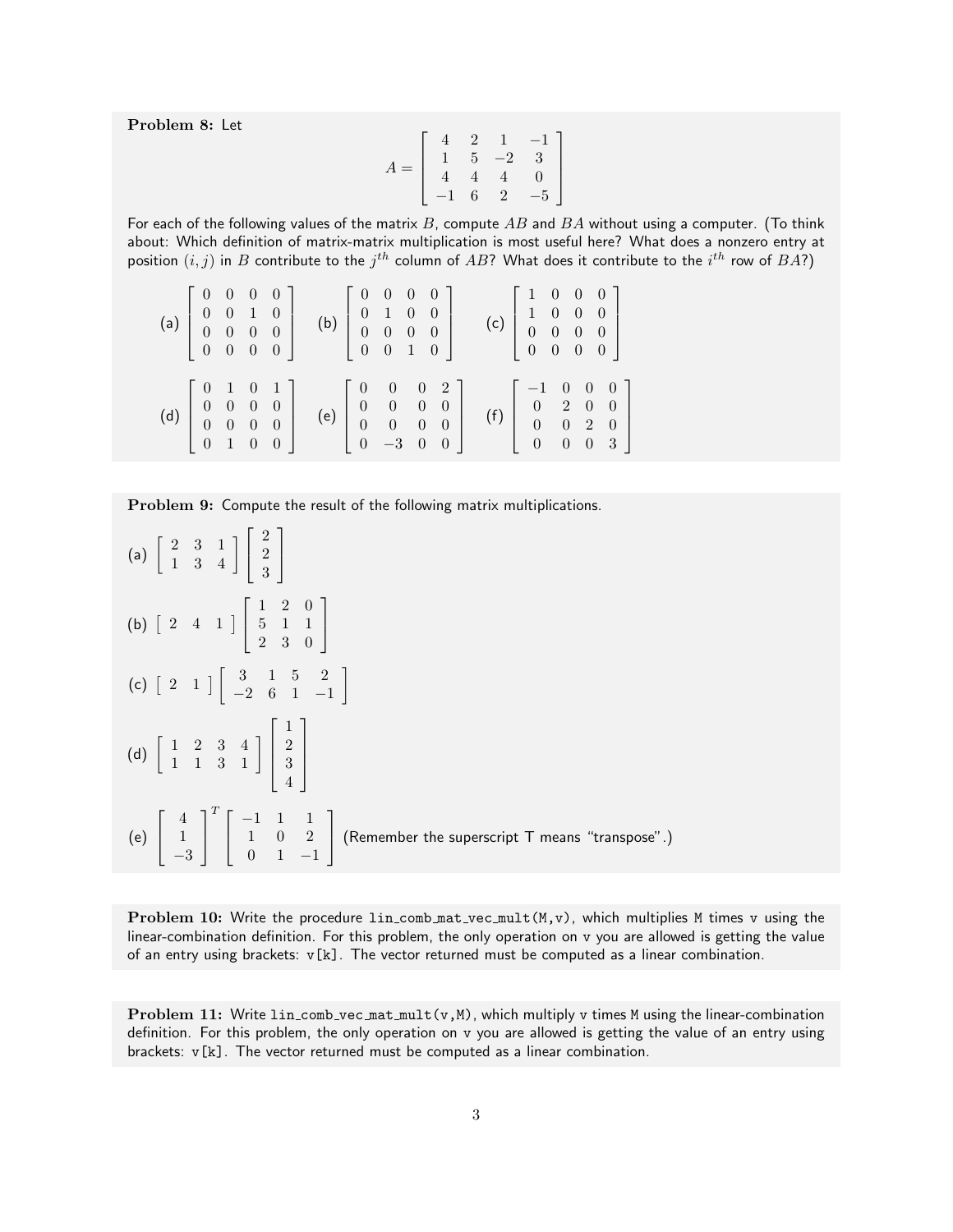Problem 12: Write dot product mat vec mult  $(M, v)$ , which multiplies M times v using the dot-product definition. For this problem, the only operation on v you are allowed is taking the dot-product of v and another vector and v: u\*v or v\*u. The entries of the vector returned must be computed using dot-product.

Problem 13: Write dot product vec mat  $mult(v, M)$ , which multiplies v times M using the dot-product definition. For this problem, the only operation on v you are allowed is taking the dot-product of v and another vector and v: u\*v or v\*u. The entries of the vector returned must be computed using dot-product.

**Problem 14:** Write Mv\_mat\_mat\_mult(A,B) to compute the matrix-matrix product  $A*B$ , using the matrixvector multiplication definition of matrix-matrix multiplication. For this procedure, the only operation you are allowed to do on A is matrix-vector multiplication, using the  $*$  operator: A $*v$ . Do not use the named procedure matrix vector mul or any of the procedures defined in the previous problem.

**Problem 15:** Write vM mat mat mult(A,B) to compute the matrix-matrix product  $A*B$ , using the vectormatrix definition. For this procedure, the only operation you are allowed to do on B is vector-matrix multiplication, using the  $*$  operator:  $v*B$ . Do not use the named procedure vector matrix mul or any of the procedures defined in the previous problem.

Ungraded problem: Let  $A$  be a matrix whose column labels are countries and whose row labels are votes taken in the United Nations (UN), where  $A[i, j]$  is  $+1$  or -1 or 0 depending on whether country j votes in favor of or against or neither in vote  $i$ .

As in the politics lab, we can compare countries by comparing their voting records. Let  $M = A<sup>T</sup>A$ . Then M's row and column labels are countries, and  $M[i, j]$  is the dot-product of country i's voting record with country  $j$ 's voting record.

The provided file UN\_voting\_data.txt has one line per country. The line consists of the country name, followed by  $+1$ 's, -1's, and zeroes, separated by spaces. Read in the data and form the matrix A. Then form the matrix  $M = A<sup>T</sup>A$ . (Note: this will take quite a while—from fifteen minutes to an hour, depending on your computer.)

Use  $M$  to answer the following questions.

- 1. Which pair of countries are most opposed? (They have the most negative dot-product.)
- 2. What are the ten most opposed pairs of countries?
- 3. Which pair of distinct countries are in the greatest agreement (have the most positive dot-product)?

Hint: the items in  $M.f$  are key-value pairs where the value is the dot-product. You can use a comprehension to obtain a list of value-key pairs, and then sort by the value, using the expression sorted([(value,key) for key,value in M.f.items()]).

**Problem 16:** Here is my code for creating a dictionary of  $n \times n$  button vectors:

```
def D(n): return \{(i,j) for i in range(n) for j in range(n)}
def button_vectors(n):
 return \{(i,j):Vec(D(n),dict([((x,j),one) for x in range(max(i-1,0), min(i+2,n))\})
```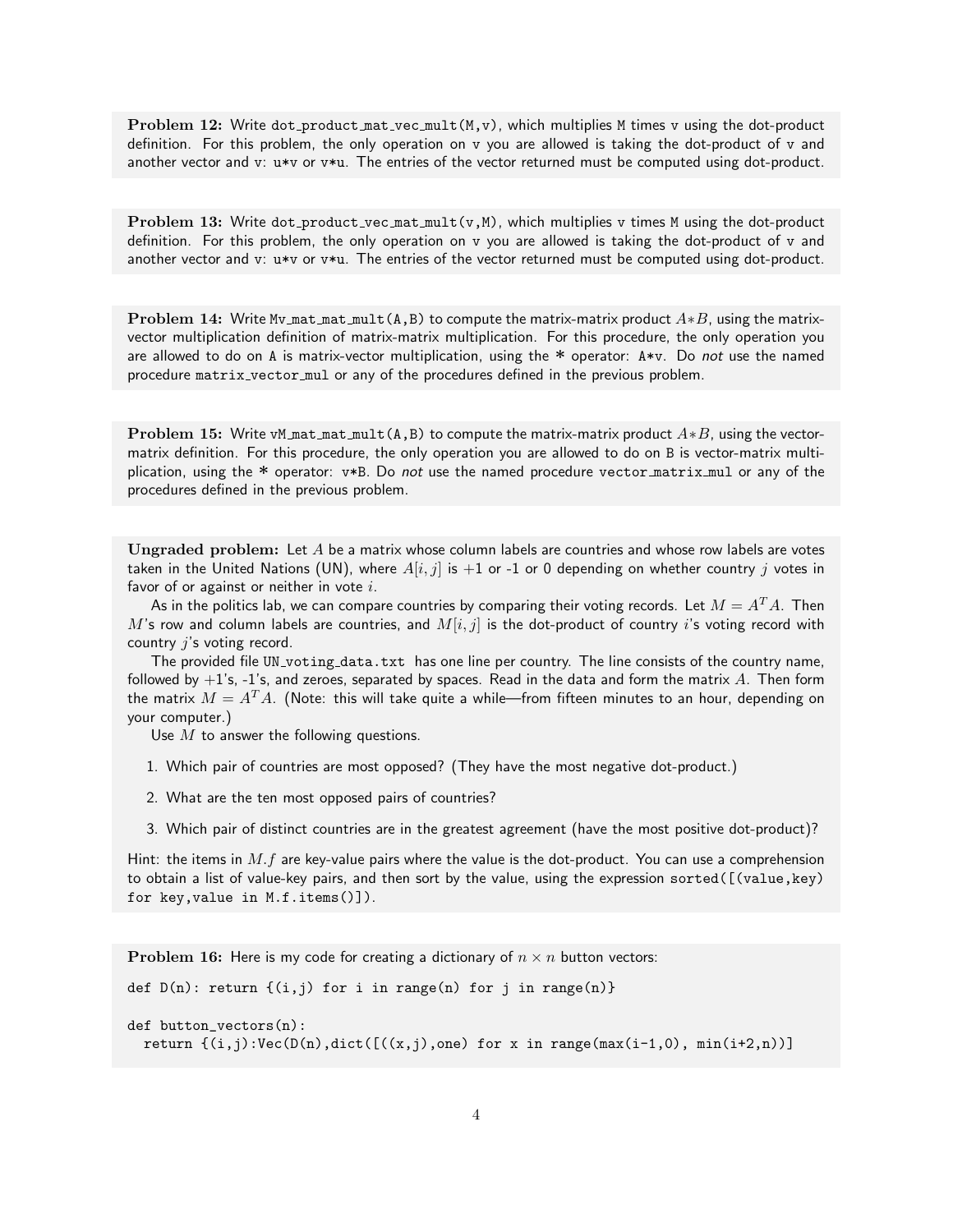$+ [((i,y), one)$  for y in range(max(j-1,0), min(j+2,n))])) for  $(i,j)$  in  $D(n)$ }

You will use solve to try to solve some starting configurations of  $9 \times 9$  Lights Out. Use solver to solve an appropriate matrix-vector equation, and check if the solution it proposes is actually a solution to the equation. (For a vector over  $GF(2)$ , taking the dot-product of the vector with itself is not a good way to see whether the vector is zero—why?)

1. Consider the initial configuration given by the following vector.

```
b1 = Vec(D(9), \{ (7, 7): one, (6, 2): one, (3, 7): one,(2, 5):one, (8, 5):one, (7, 2):one, (1, 2):one,
(6, 3):one, (5, 0):one, (0, 4):one, (2, 2):one,
 (6, 4):one, (5, 4):one, (0, 0):one, (1, 4):one,
 (8, 7):one, (0, 8):one, (6, 5):one, (2, 7):one,
 (8, 3):one, (7, 0):one, (4, 6):one, (6, 8):one,
 (7, 4):one, (0, 6):one, (1, 8):one, (7, 8):one, (2, 4):one})
```
What putative solution is obtained by solver? Is it a solution to the equation?

2. Repeat with the following vector.

b2=Vec(D(9), {(3,4):one, (6,7):one})

## Problem 17:

- 1. Use a formula given in lecture  $\,$  to solve the linear system  $\left[\begin{array}{cc} 3 & 4 \ 2 & 1 \end{array}\right] \left[\begin{array}{c} x_1 \ x_2 \end{array}\right]$  $=\begin{bmatrix} 1 \\ 0 \end{bmatrix}$  $\overline{0}$  . 2. Use the formula to solve the linear system  $\left[\begin{array}{cc} 3 & 4 \ 2 & 1 \end{array}\right] \left[\begin{array}{c} y_1 \ y_2 \end{array}\right]$  $\Big] = \Big[ \begin{array}{c} 0 \\ 1 \end{array} \Big]$ 1 .
- 3. Use your solutions to find a  $2\times 2$  matrix  $M$  such that  $\left[\begin{array}{cc} 3 & 4 \ 2 & 1 \end{array}\right]$  times  $M$  is an identity matrix.
- 4. Calculate  $M$  times  $\left[\begin{array}{cc} 3 & 4 \ 2 & 1 \end{array}\right]$  and calculate  $\left[\begin{array}{cc} 3 & 4 \ 2 & 1 \end{array}\right]$  times  $M$ , and use the following criterion to decide whether  $M$  is the inverse of  $\left[\begin{array}{cc} 3 & 4 \ 2 & 1 \end{array}\right]$ :

Matrices  $A$  and  $B$  are inverses of each other if and only if both  $AB$  and  $BA$  are identity matrices.

Problem 18: For each of the parts below, use

Matrices  $A$  and  $B$  are inverses of each other if and only if both  $AB$  and  $BA$  are identity matrices.

to demonstrate that the pair of matrices given are or are not inverse of each other.